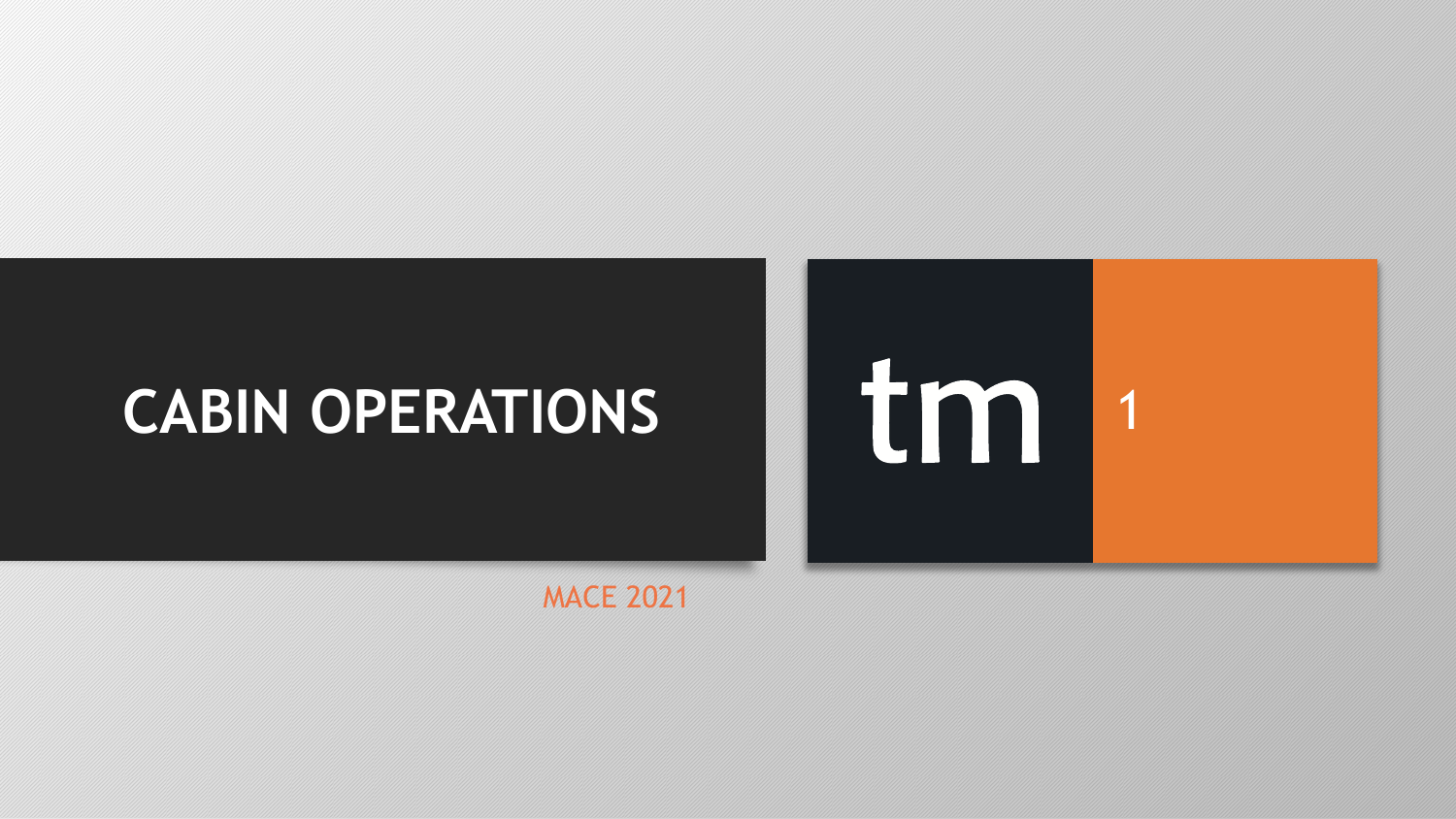#### **ED Decision 2021/005/R**

- Following the adoption of Regulation (EU) 2019/1387, amending Regulation (EU) No 965/2012 (Air OPS Regulation), the objective of Decision 2021/005/R is to support the implementation of the requirements.
- Focus on new technical standards on first-aid oxygen dispensing units and medical equipment.
- 'AMC and GM to Part-CAT Issue 2, Amendment 18'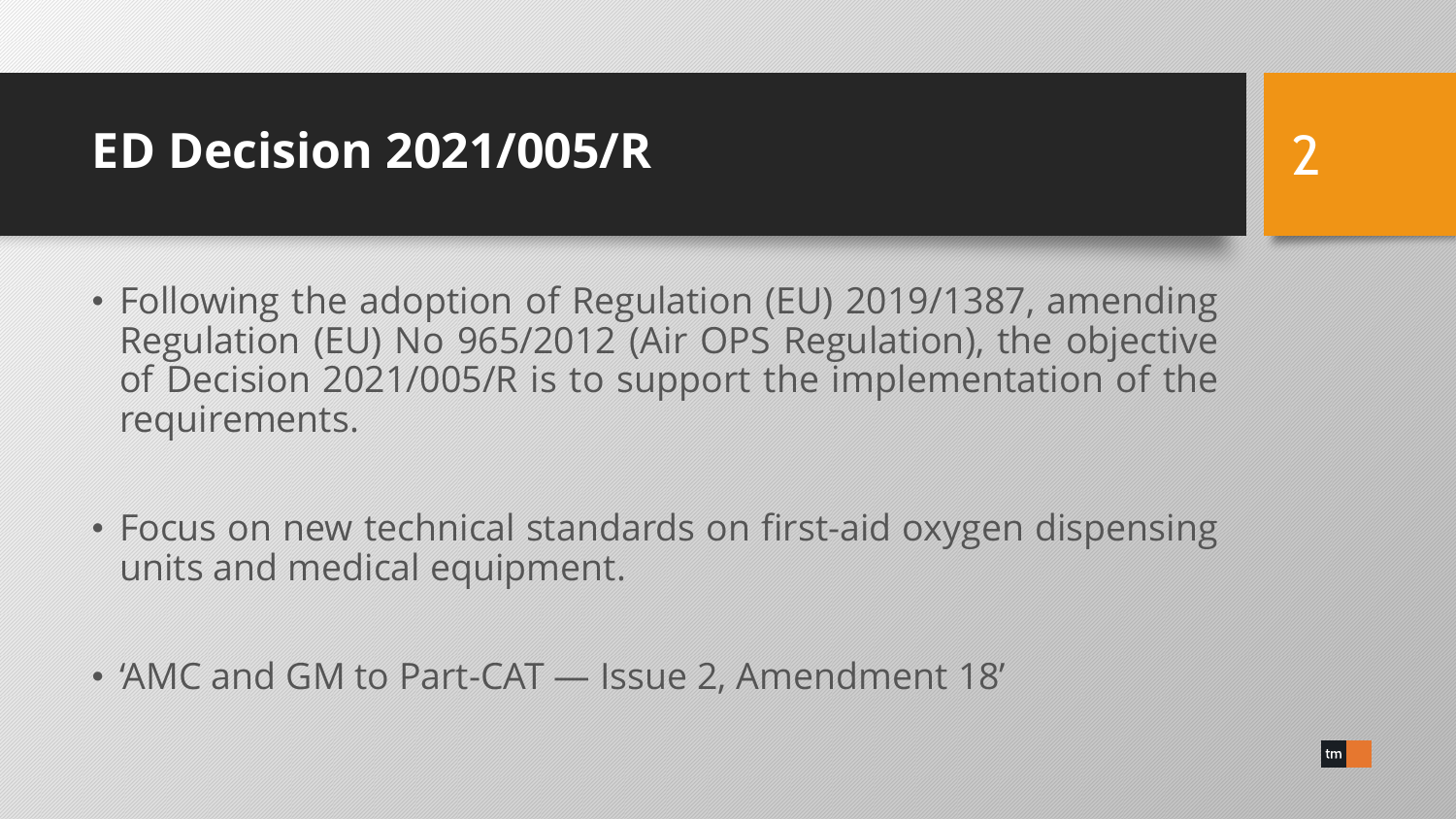#### **AMC and GM to Part-CAT — Issue 2, Amendment 18**

Updated AMCs

- AMC1 CAT.IDE.A.220 First-aid kit
- AMC1 CAT.IDE.A.225 Emergency medical kit
- AMC3 CAT.IDE.A.225 Emergency medical kit
- AMC1 CAT.IDE.A.230(d) First-aid oxygen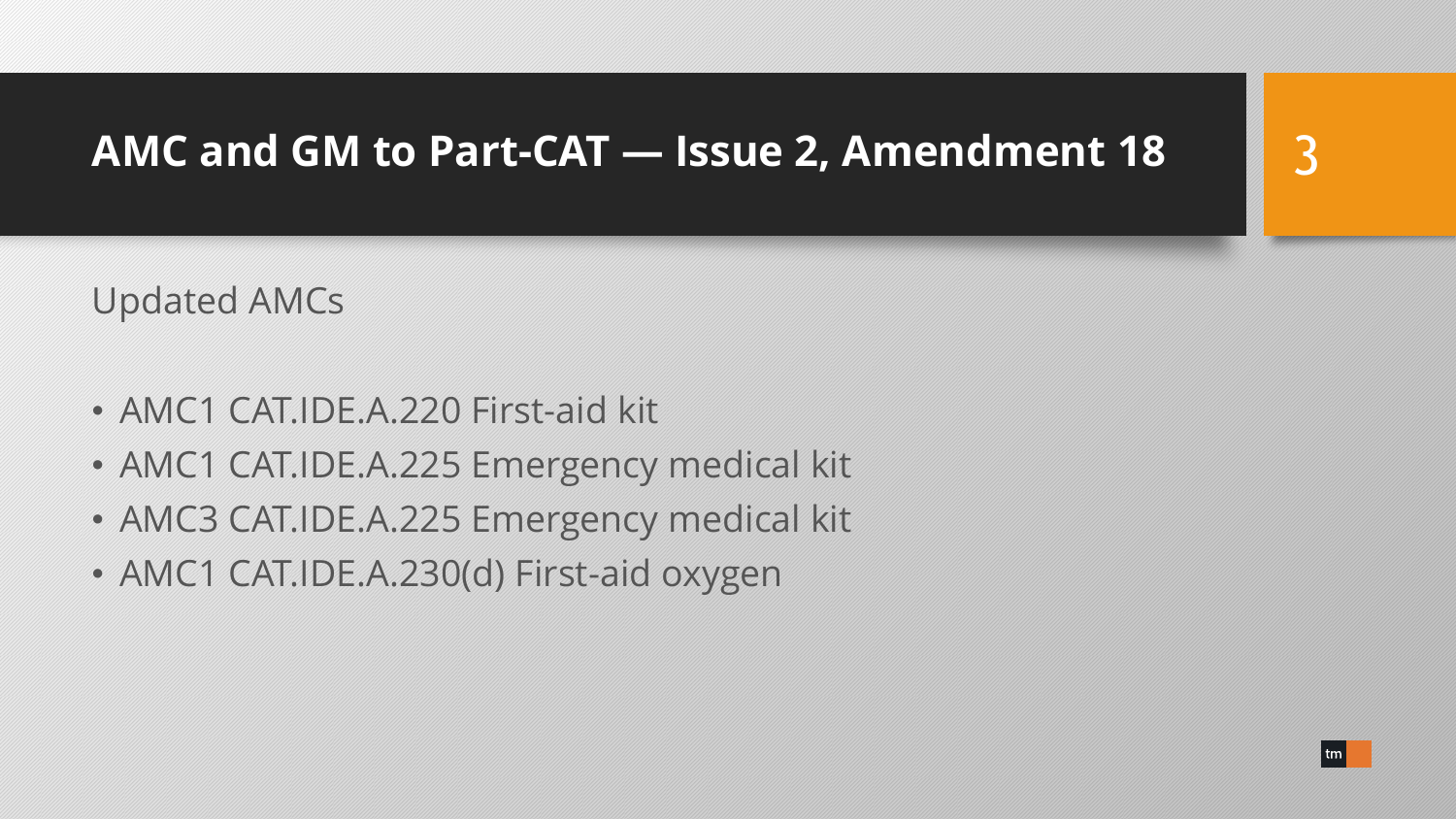4

• The operator should supplement the FAK now also depending on the **number of decks** which was included to the scope of operation, flight duration, number and demographics of passengers which were previously listed.

- The following **equipment** should now be included inside the FAK;
	- bandages (assorted sizes, including a **triangular bandage**)
	- **surgical masks.**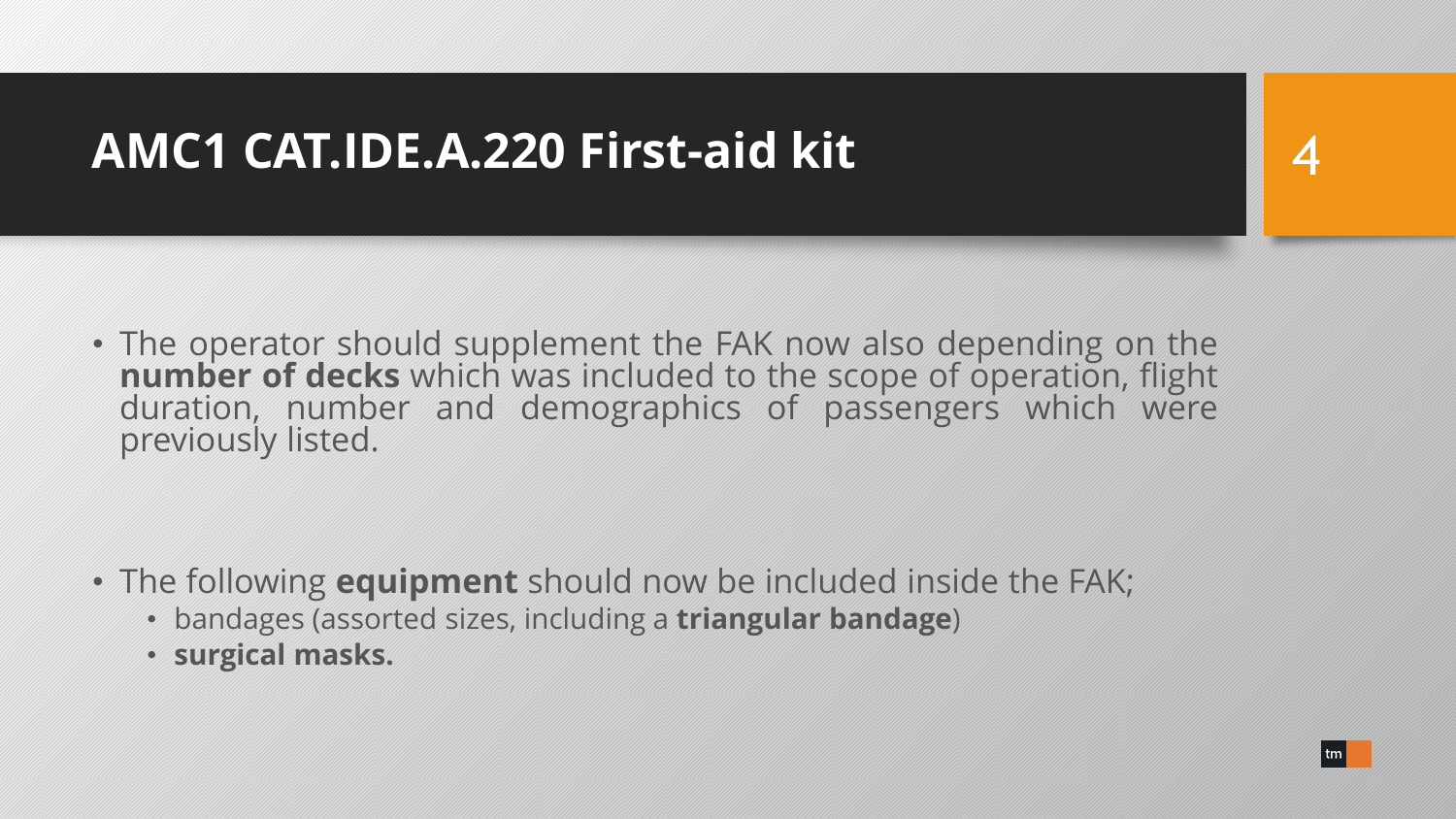# 5

- **Medications** update focus on the inclusion of paediatric medications
	- simple analgesic (including **paediatric form**);
	- antiemetic **non-injectable (including paediatric form**);
	- antihistamine **(including paediatric form).**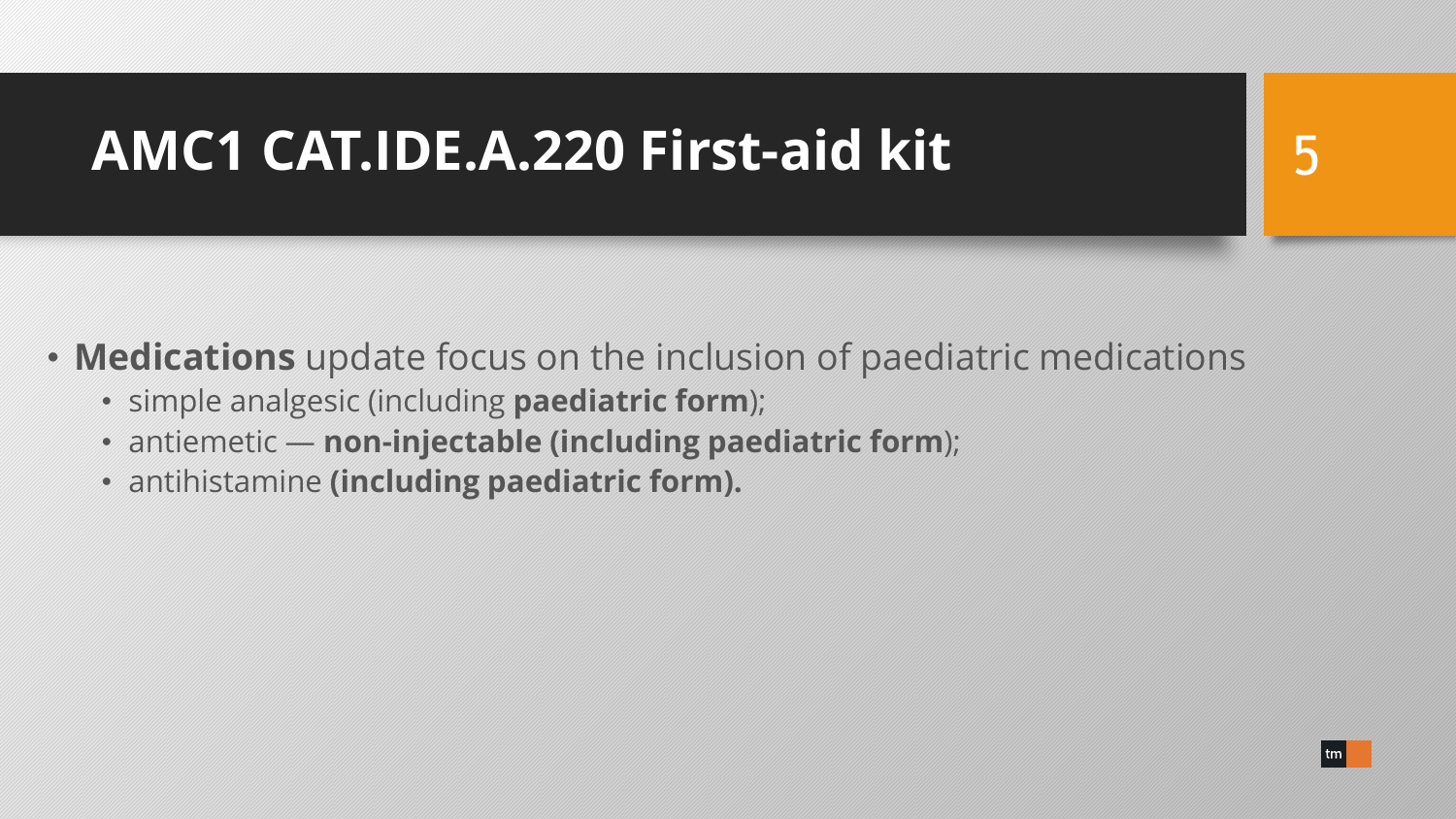6

- **Other content**. The operator should make the instructions readily available. This is referring to the list of contents, First Aid handbook, medical report form and the newly added **basic life support instructions card**.
	- If an electronic format is available, then all instructions should be kept on the same device.
	- If a paper format is used, then the instructions should be kept in the same kit with the applicable equipment and medication.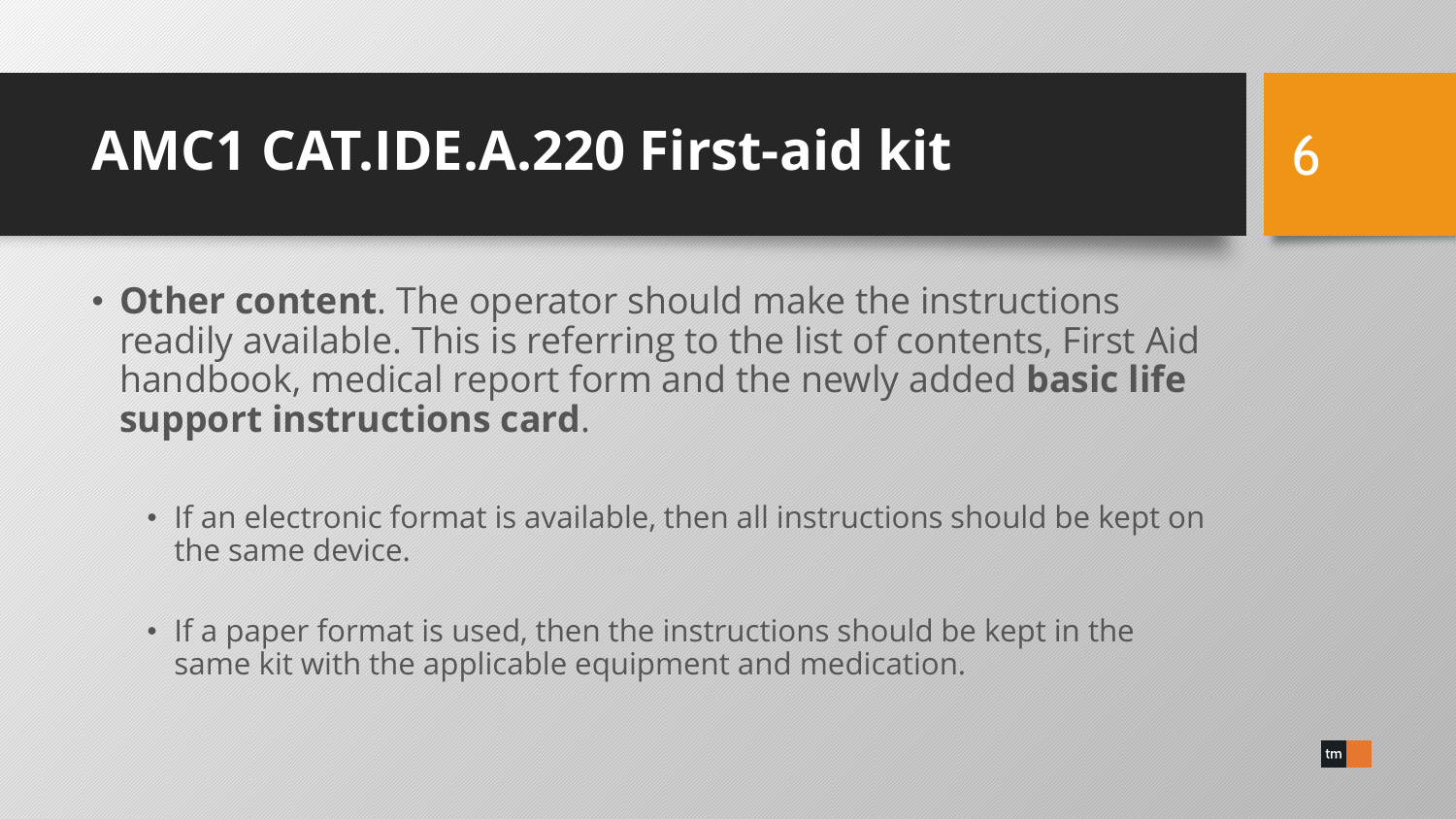

- What should the Basic Life Support Instructions Card include ?
- The BLS card should cover as a minimum the DRS ABCD;
	- Danger
	- **Response**
	- Send for Help
	- Airway
	- Breathing (Recovery Position ?)
	- Cardiopulmonary Resuscitation CPR (\*Adult / Child / Infant algorythim)
	- **Defibrillation**

*\*Ensure it is a controlled document (Date / Revision / Form Name & Number*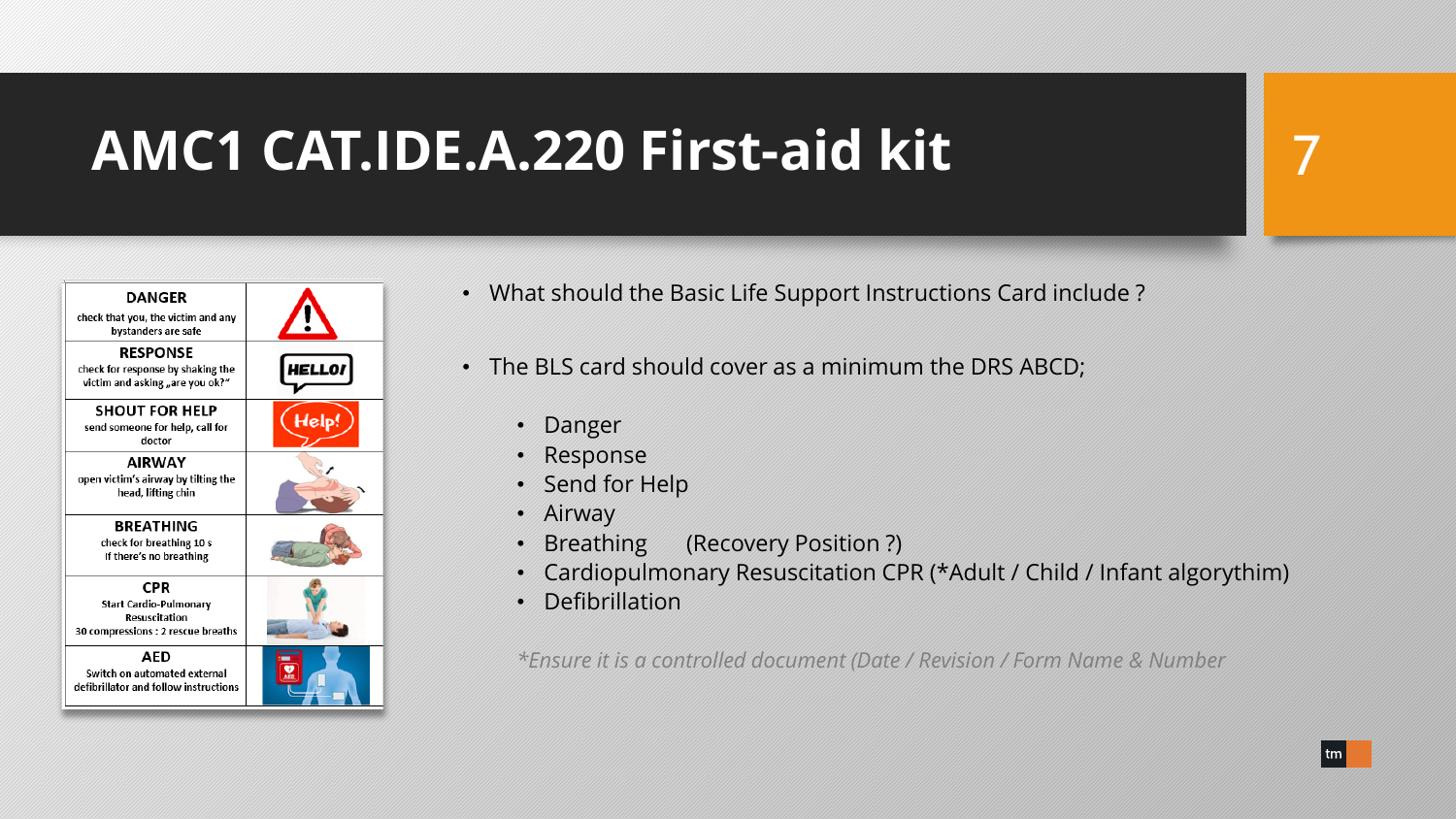



|                                                                   | <b>CPR COMPONENTS FOR</b><br><b>BLS PROVIDERS</b><br>Infant, Child, Adolescent, and Adult BLS Healthcare Provider - 2015-2020 Updates                                                                                    |                                                                                                                                                                                                                                                                                                              |                                                                                                                                                                                                       |  |
|-------------------------------------------------------------------|--------------------------------------------------------------------------------------------------------------------------------------------------------------------------------------------------------------------------|--------------------------------------------------------------------------------------------------------------------------------------------------------------------------------------------------------------------------------------------------------------------------------------------------------------|-------------------------------------------------------------------------------------------------------------------------------------------------------------------------------------------------------|--|
| Component                                                         | Adults and<br><b>Adolescents</b>                                                                                                                                                                                         | Children<br>(Age 1 Year to<br>Pubertyi                                                                                                                                                                                                                                                                       | <b>Infants</b><br>(Age < 1 Year,<br><b>Excluding Newbornsk</b>                                                                                                                                        |  |
| Scene safety                                                      | Make sure the environment is safe for rescuers and victim.                                                                                                                                                               |                                                                                                                                                                                                                                                                                                              |                                                                                                                                                                                                       |  |
| Recognition of<br>cardiac arrest                                  | · Check for responsiveness<br>. No breathing or only gasping (le, no normal breathing)<br>. No definite pulse felt within 10 seconds<br>(Simultaneous breathing and pulse check in less than 10 seconds)                 |                                                                                                                                                                                                                                                                                                              |                                                                                                                                                                                                       |  |
| <b>Activation of</b><br>emergency<br>response system<br>(EMS)     | Your alone without a<br>mobile phone, leave<br>victim to activate EMS<br>and get an AED before<br>beginning CPR<br>Otherwise, send<br>someone and begin<br>CPR immediately; use<br>the AED as soon as it is<br>available | <b>WITNESSED COLLAPSE</b><br>. Follow steps noted in left column for<br>adults and adolescents<br><b>UNWITNESSED COLLAPSE</b><br>· Give 2 minutes of CPR<br>. Leave victim to activate EMS and get<br>an AFD<br>. Return to the child or infant and<br>resume CPR; use the AED as soon<br>as it is available |                                                                                                                                                                                                       |  |
| Compression-<br>ventilation ratio<br>(without advanced<br>airway) | 1 or 2 rescuers<br>30.2                                                                                                                                                                                                  | 1 rescuer<br>30:2<br>2 or more rescuers<br>15:2                                                                                                                                                                                                                                                              |                                                                                                                                                                                                       |  |
| Compression-<br>ventilation ratio<br>(with advanced<br>airwayi    | · Continuous compressions at a rate of 100-120/minute<br>· Give 1 breath every 2-3 seconds (20-30 breaths/min)                                                                                                           |                                                                                                                                                                                                                                                                                                              |                                                                                                                                                                                                       |  |
| Compression rate                                                  | 100-120/minute                                                                                                                                                                                                           |                                                                                                                                                                                                                                                                                                              |                                                                                                                                                                                                       |  |
| Compression<br>depth                                              | At least 2 inches (5 cm)*                                                                                                                                                                                                | At least one<br>third AP<br>diameter of<br>chest - About 2<br>inches (5 cm)                                                                                                                                                                                                                                  | At least one third AP<br>diameter of chest -<br>About 11/2 inches (4 cm)                                                                                                                              |  |
| <b>Hand placement</b>                                             | 2 hands on the lower half<br>of the sternum                                                                                                                                                                              | 2 hands or 1<br>hand (optional)<br>for very small<br>child) on the<br>lower half of the<br>sternum                                                                                                                                                                                                           | 1 rescuer<br>2 fingers in the center<br>of the chest, just below<br>the nipple line<br>2 or more rescuers<br>2 thumb-encircling<br>hands in the center of<br>the chest, just below<br>the nipple line |  |
| Chest recoil                                                      | . Allow full recoil of chest after each compression<br>. Do not lean on the chest after each compression                                                                                                                 |                                                                                                                                                                                                                                                                                                              |                                                                                                                                                                                                       |  |
| Minimizing<br>interruptions                                       | Limit interruptions in chest compressions to less than 10 seconds                                                                                                                                                        |                                                                                                                                                                                                                                                                                                              |                                                                                                                                                                                                       |  |

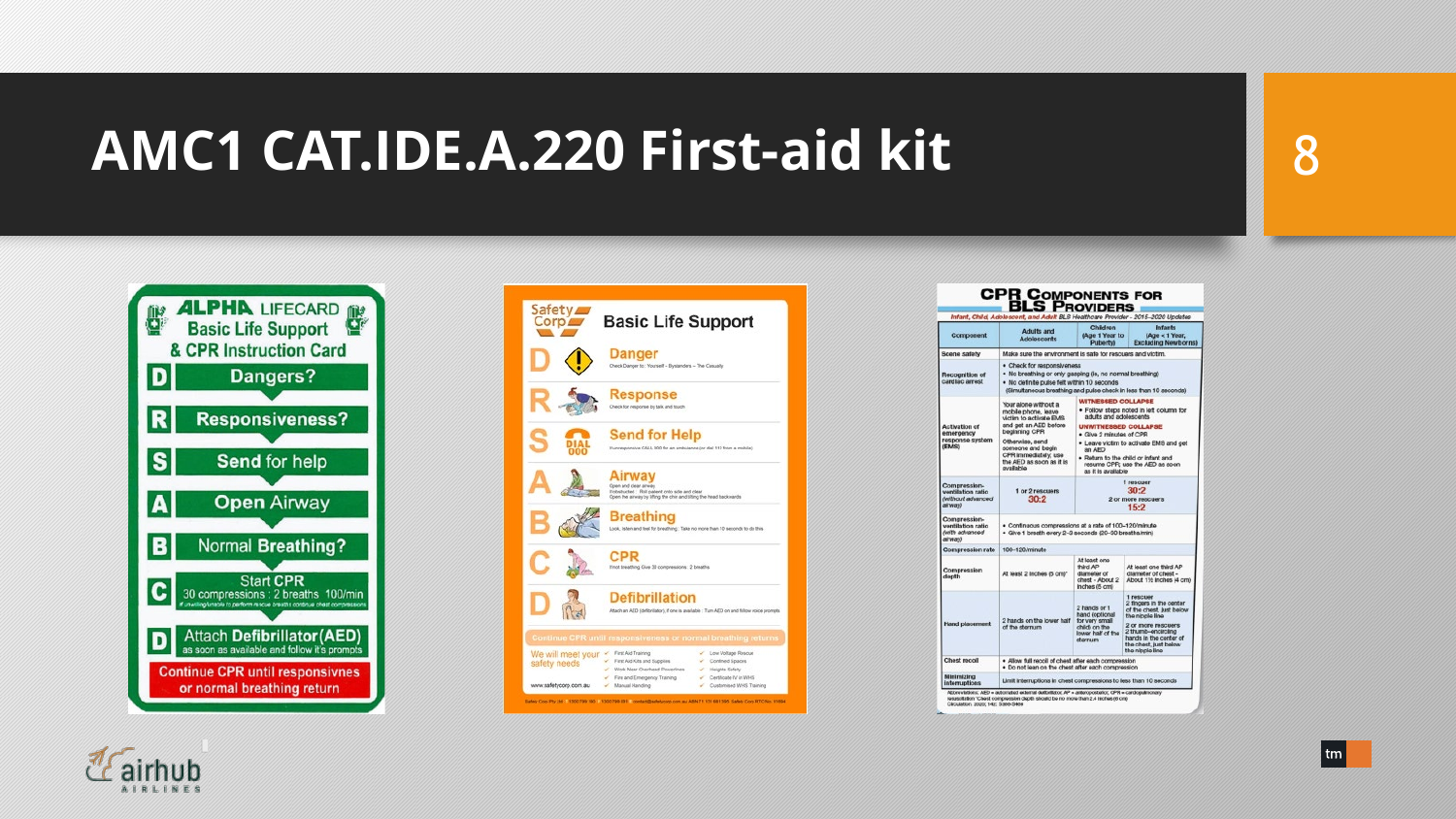- **Additional equipment.** The following additional equipment should be carried on board each aircraft equipped with a first-aid kit, though not necessarily in the first-aid kit. When operating multi-deck aircraft, operators should assess if the additional equipment is needed on each deck.
	- **eye irrigator**;
	- **biohazard disposal bags**; and
	- **basic delivery kit** (including sterile umbilical cord scissors and a pair of cord clamps) on all aircraft required to carry at least one cabin crew.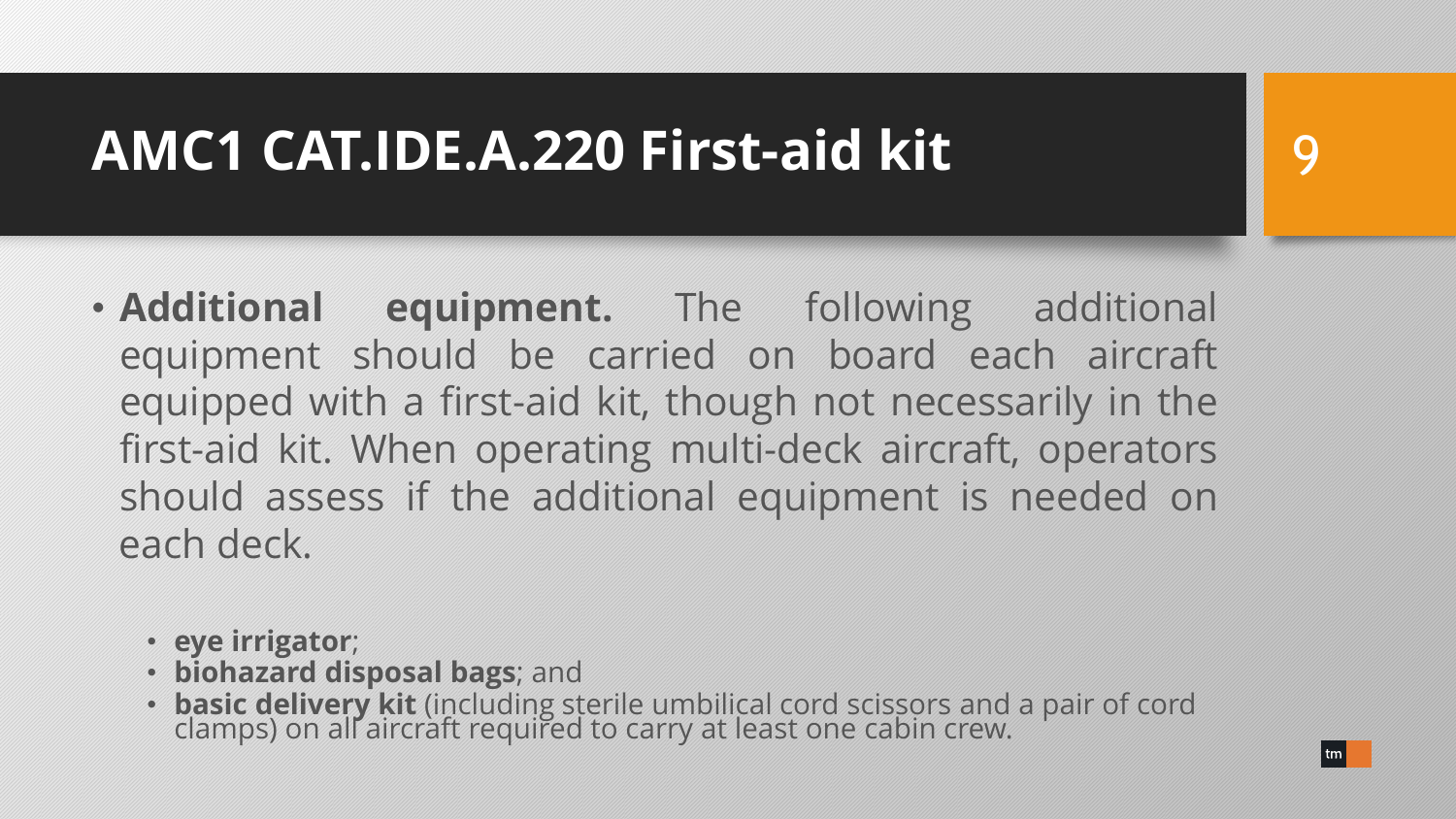- eye irrigator;
- biohazard disposal bags; and
- basic delivery kit (including sterile umbilical cord scissors and a pair of cord clamps) on all aircraft required to carry at least one cabin crew.

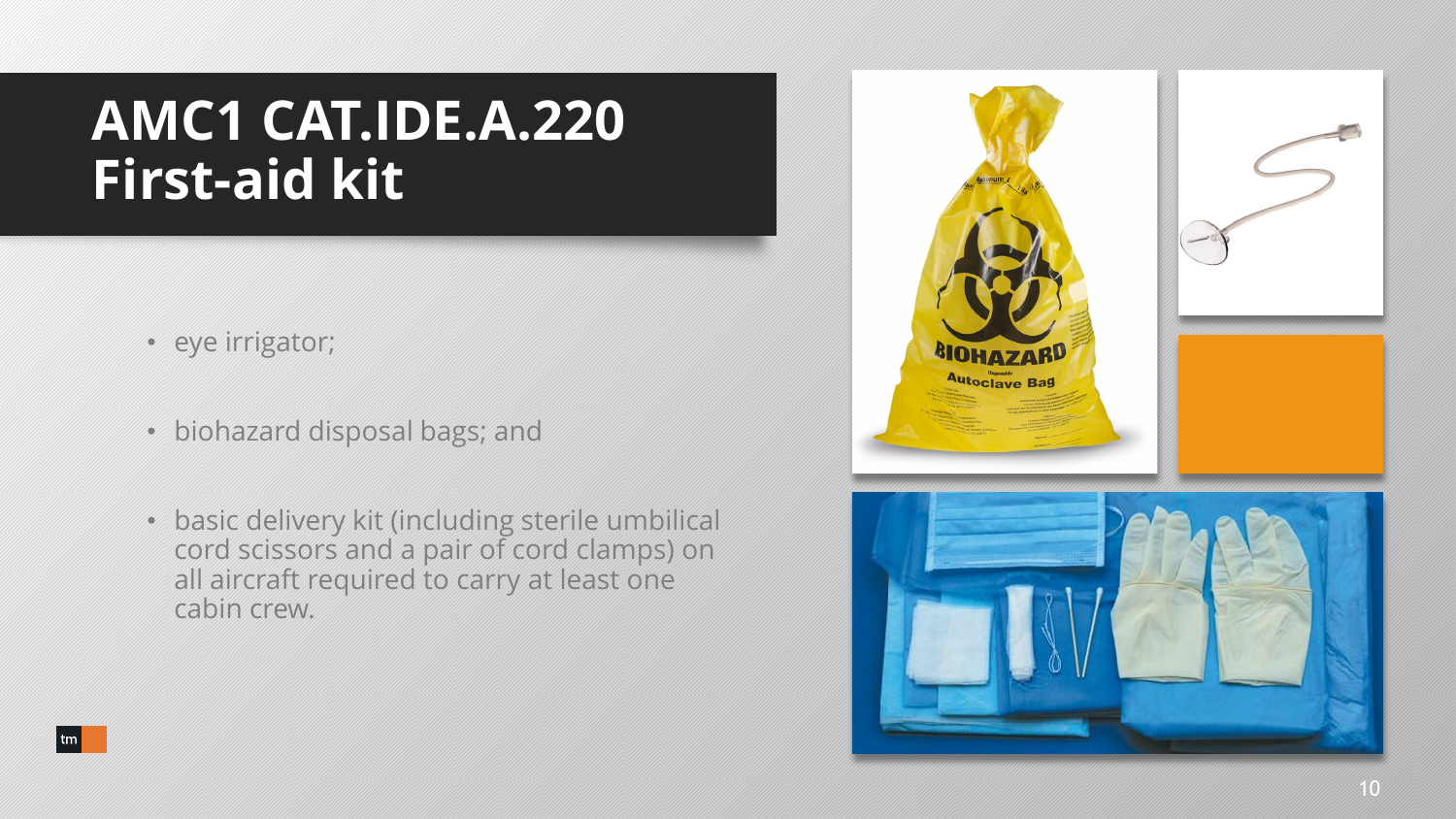The additional equipment should include, as a minimum:

- automated **external defibrillator (AED)** on all aircraft required to carry at least one cabin crew;
- **bag-valve masks** (masks in three sizes: one for adults, one for children, and one for infants);
- suitable **airway management device** (e.g. supraglottic airway devices, oropharyngeal or nasopharyngeal airways);



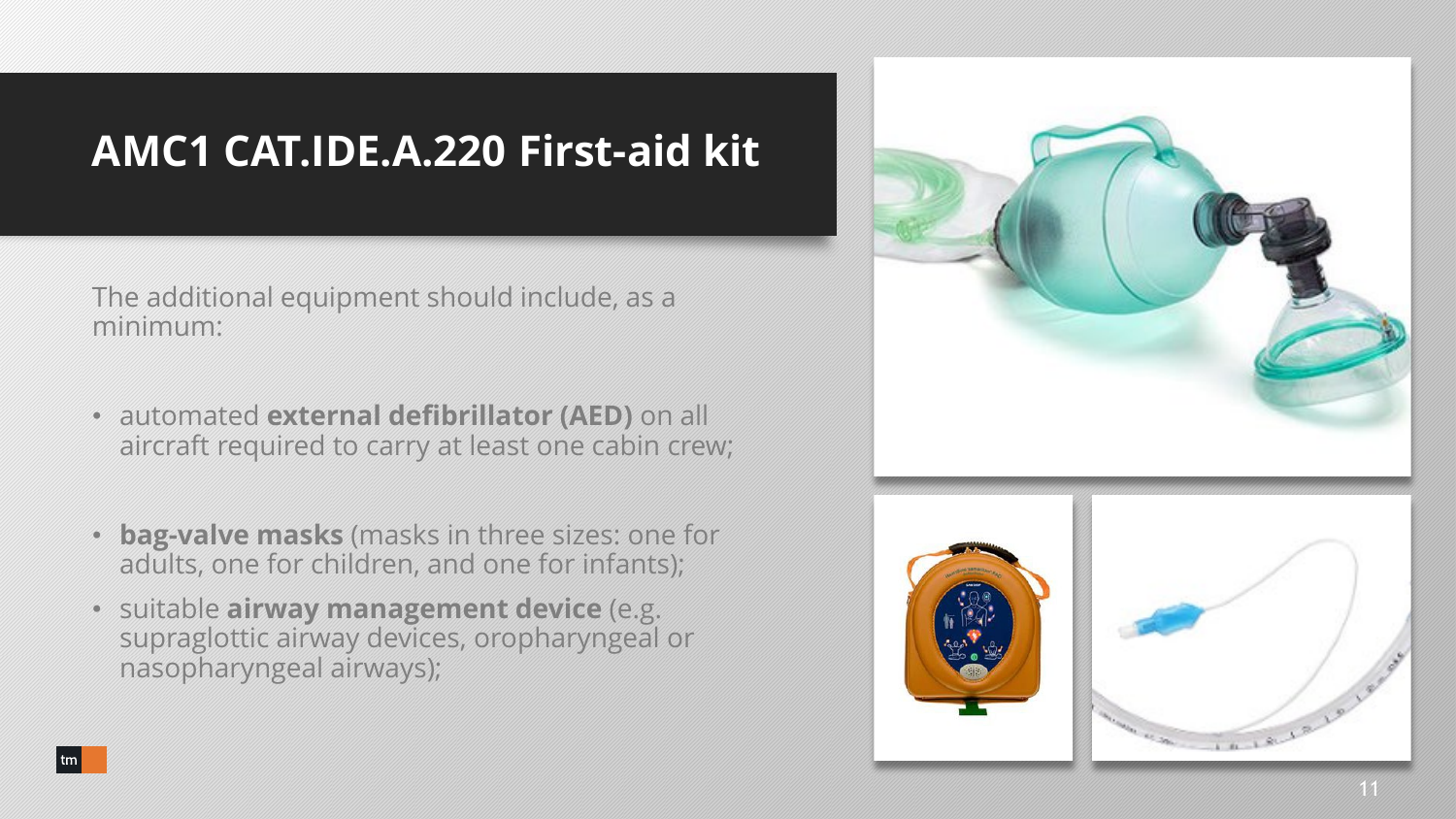#### **Additional Equipment AMC1CAT.IDE.A.220 - (4)**

- TM CAD issued **OAN Number 08/21** which includes an explanatory note after a clarification request to EASA.
- Aircraft operators which do not require cabin crew members as required by Type Cert Data Sheet shall not carry an Automated External Defibrillator and the basic delivery kit.

| <b>OPERATIONS ADVISORY NOTICE (OAN)</b> |                                                            |           |                                                                                                                                      |
|-----------------------------------------|------------------------------------------------------------|-----------|--------------------------------------------------------------------------------------------------------------------------------------|
| OAN Number: 08/21                       | <b>Issue Date: 16 August 2021</b>                          |           | <b>Transport Malta</b>                                                                                                               |
| Subject:                                | First-Aid Kits - Additional<br><b>AMC1CAT.IDE.A.220(4)</b> | Equipment | Flight Operations Inspectorate<br>Civil Aviation Directorate<br><b>Transport Malta Centre</b><br><b>Trio Pantar</b><br>Lija LJA 2021 |

#### 1.0 INTRODUCTION

The purpose of this OAN is to clarify the requirement for the additional equipment under paragraph 4 of AMC 1 CAT.IDE, A.220 - First Ald Kit of Commission Regulation (EU) No 965/2012

#### 2.0 REQUIRMENT

AMC1 CAT.IDE. A.220 - (4) Additional equipment states;

"The following additional equipment should be carried on board each aircraft equipped with a firstaid kit, though not necessarily in the first-aid kit. When operating multi-deck aircraft, operators<br>should assess if the additional equipment is needed on each deck. The additional equipment should include, as a minimum:

(I) automated external defibriliator (AED) on all alroraft required to carry at least one cabin **Crew:** 

(II) bag-valve masks (masks in three sizes: one for adults, one for children, and one for **Intentsi:** 

(II) sultable alrway management device (e.g., supragiottic alrway devices, oropharyngeal or nasopharyngeal alrways);

(Iv) eye Infgator;

(v) blohazard disposal bags; and

(vi) basic delivery kit (including sterlie umblikal cord scissors and a pair of cord clamps) on all alrcraft required to carry at least one cabin crew."

Thus, aircraft operators which do not require cabin crew members shall carry the items II-v, and need not carry items I and vi, while other operators are required to carry all items.

**Operations Advisory Notice** Transport Malta is the Authority in Malta set up by ACT XV of 2009 Civil Aviation Directorate Form TM/CAD/0067 issue 2 - June 2020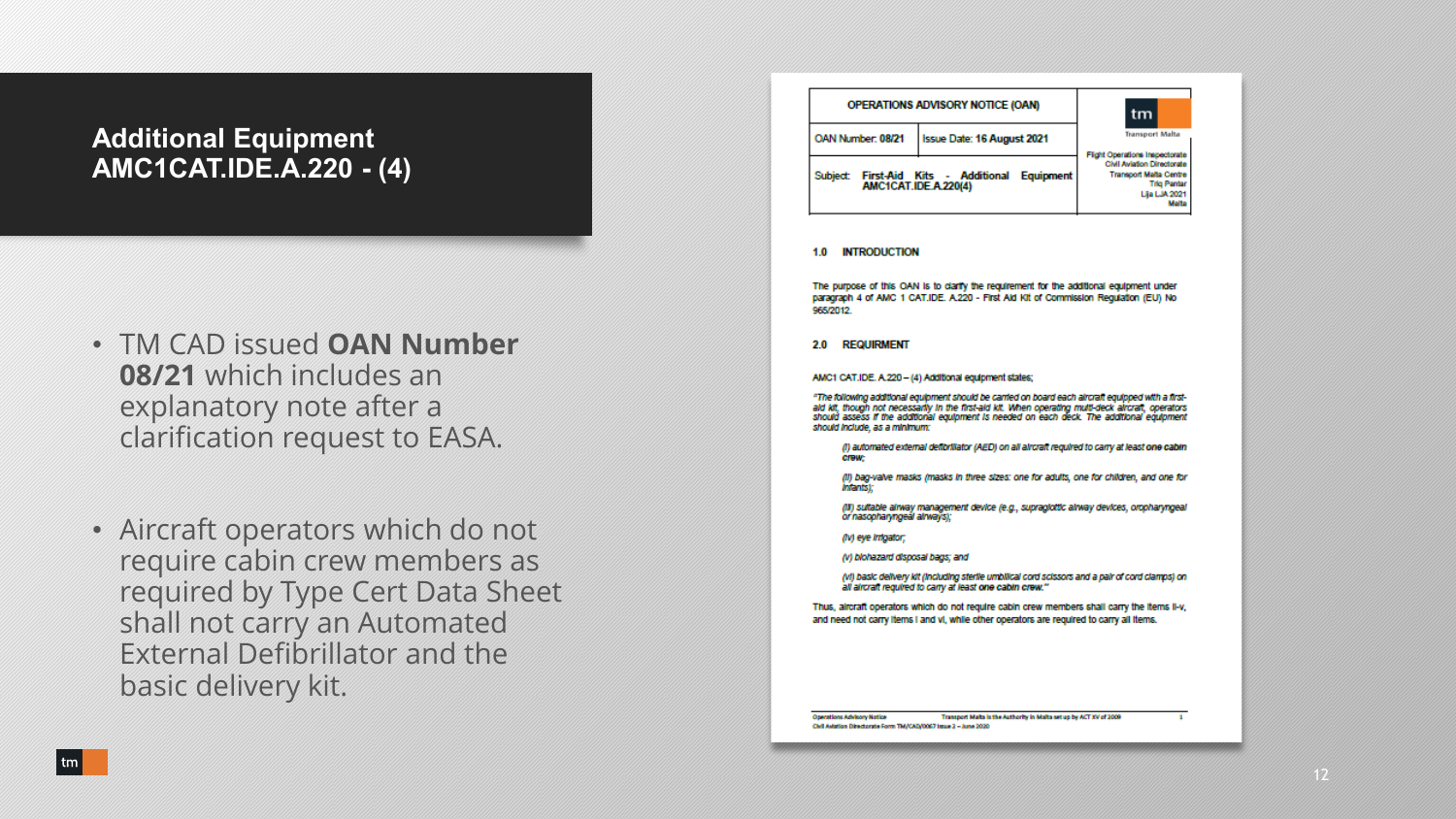• The operator should supplement the EMK now also depending on the **number of decks** which was included to the scope of operation, flight duration, number and demographics of passengers which were previously listed. This statement is the same as that for the FAK.

13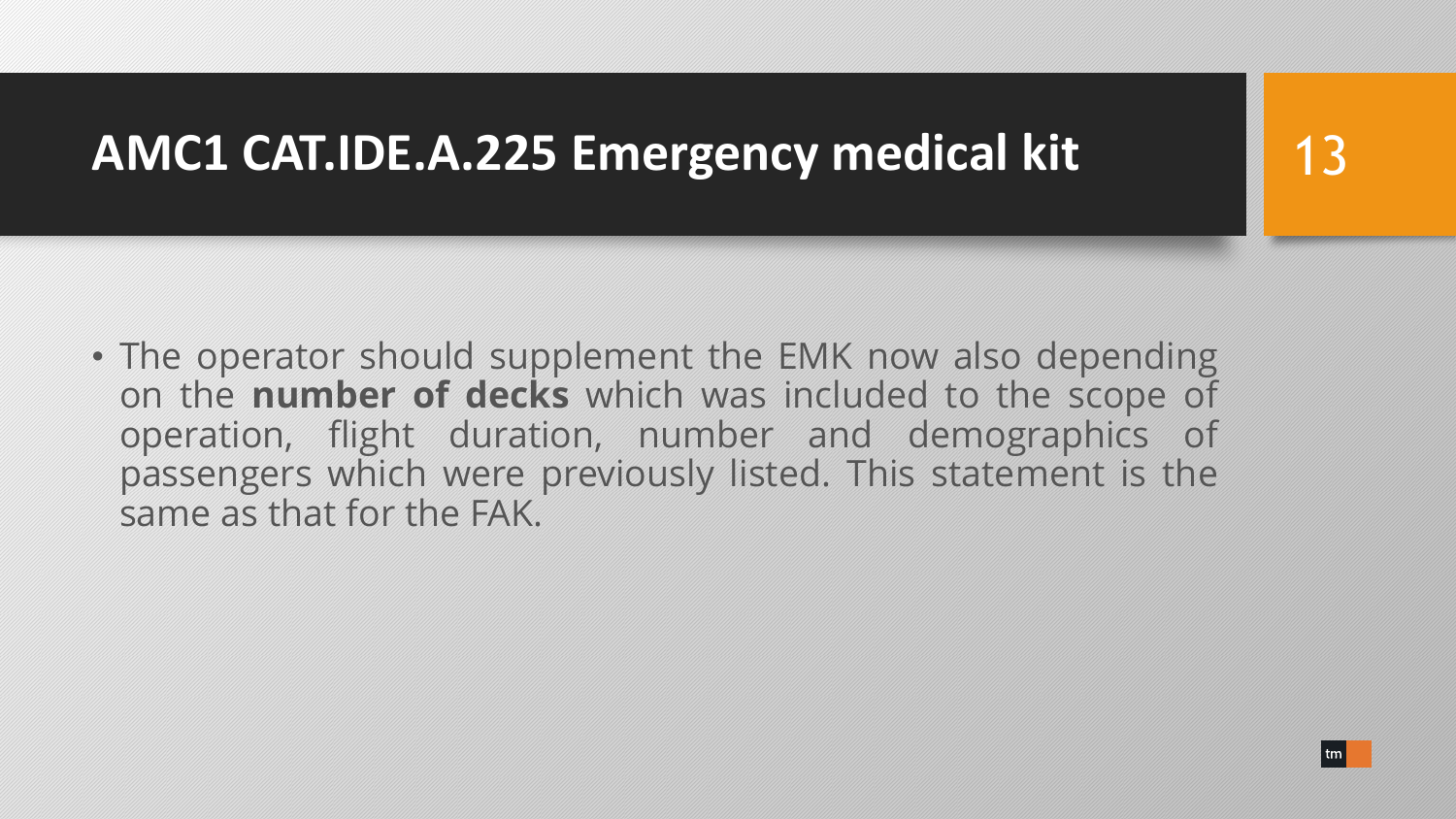#### **Equipment**

- sphygmomanometer electronic recommended;
- intravenous cannulae a sufficient supply of intravenous cannulae should be available,<br>subject to the amount of intravenous fluids carried on board
- pulse oximeter; and
- pneumothorax set.



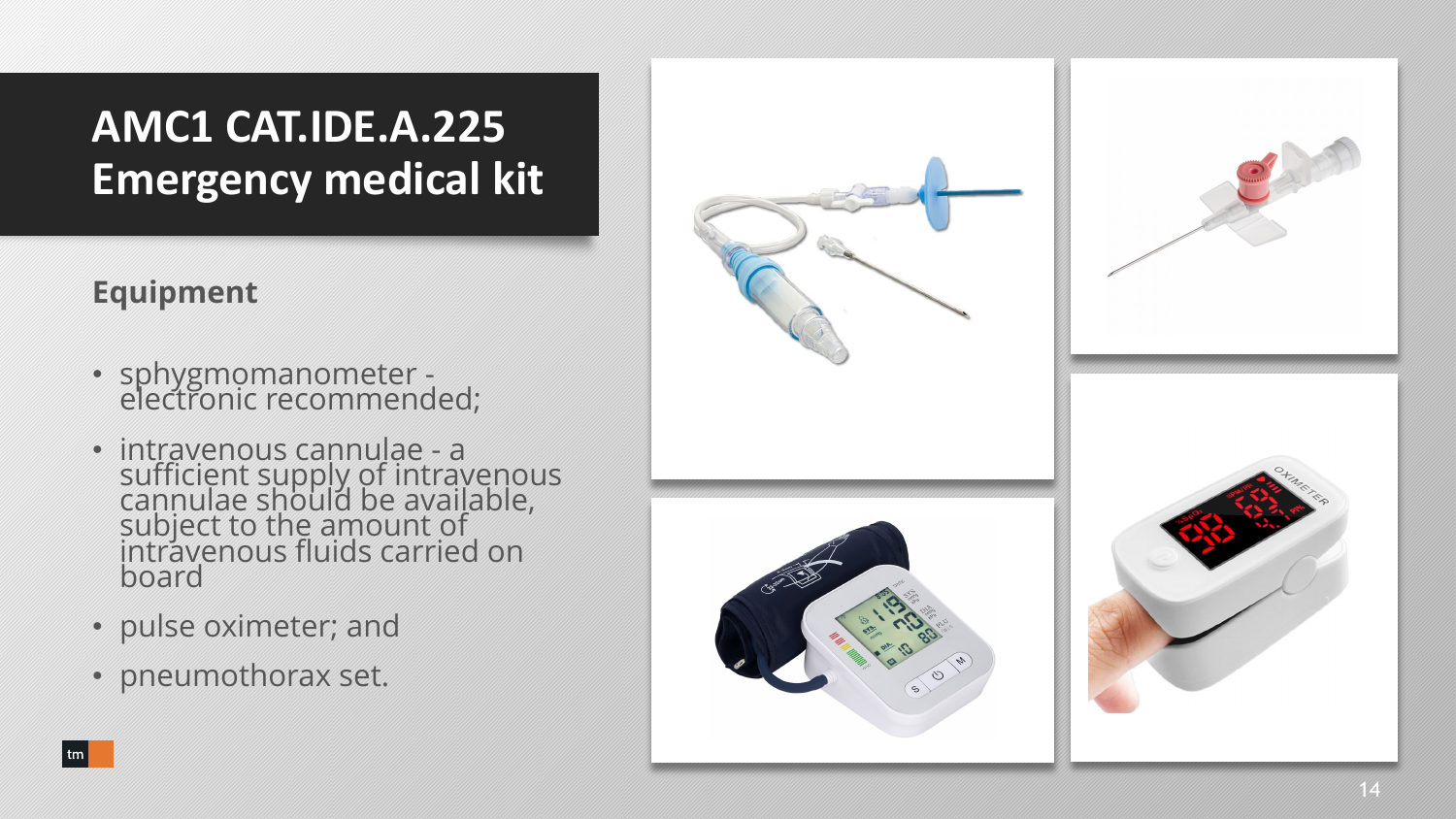- In addition to the previously required instructions the addition of **guidance for conversion of units for the blood glucose test** should be included in the EMK.
- The operator should make the instructions readily available. If an electronic format is available, then all instructions should be kept on the same device.
- If a paper format is used, then the instructions should be kept in the same kit with the applicable equipment and medication.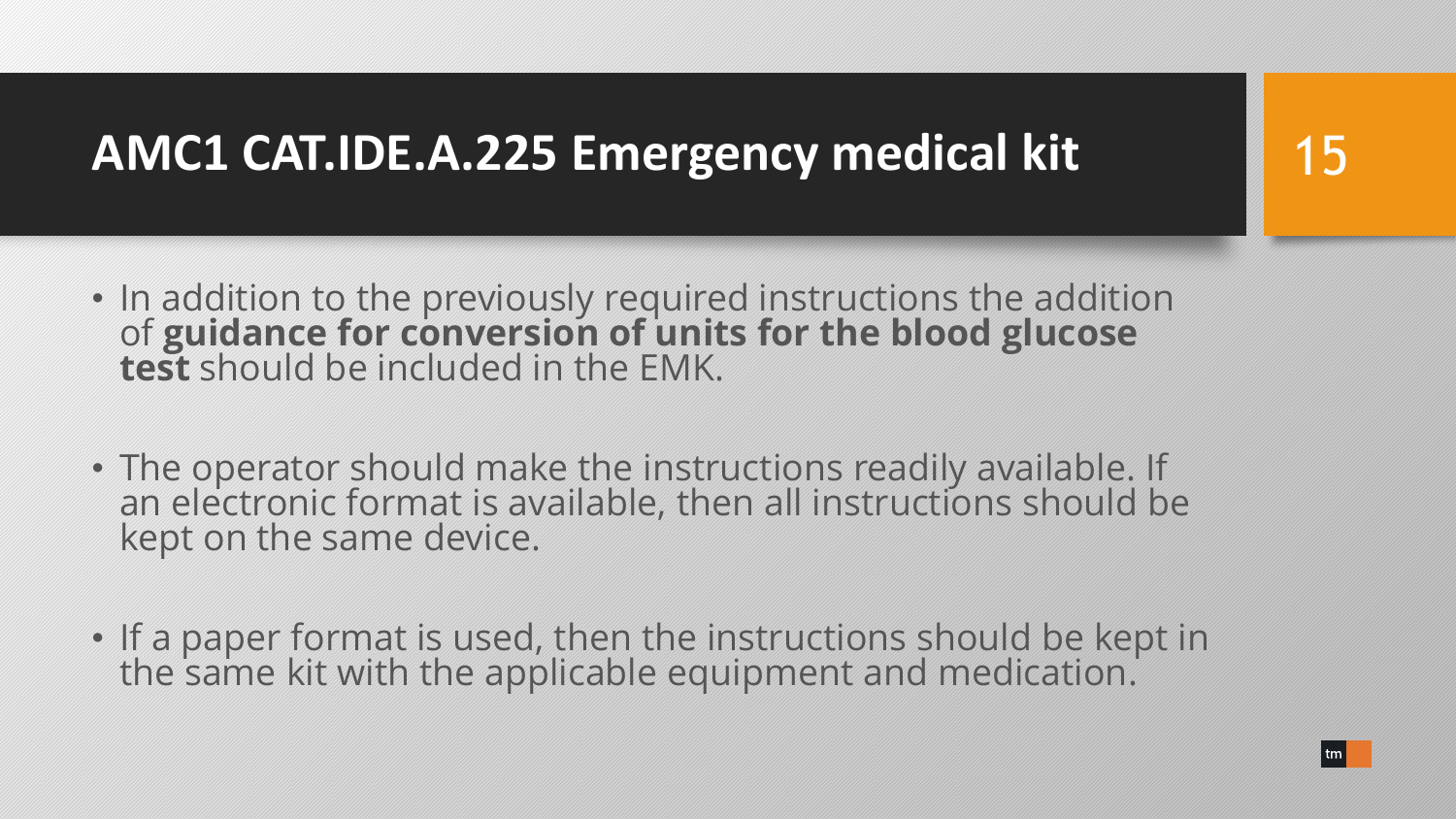Changes to the following medications came into force;

- antihistamine oral and injectable (including paediatric form);
- sedative/anticonvulsant oral plus injectable and/or rectal sedative;
- antiemetic injectable;
- antibiotic injectable form Ceftriaxone or Cefotaxime;
- bronchial dilator inhaled (disposable collapsible spacer);
- acetylsalicylic acid oral for coronary use

16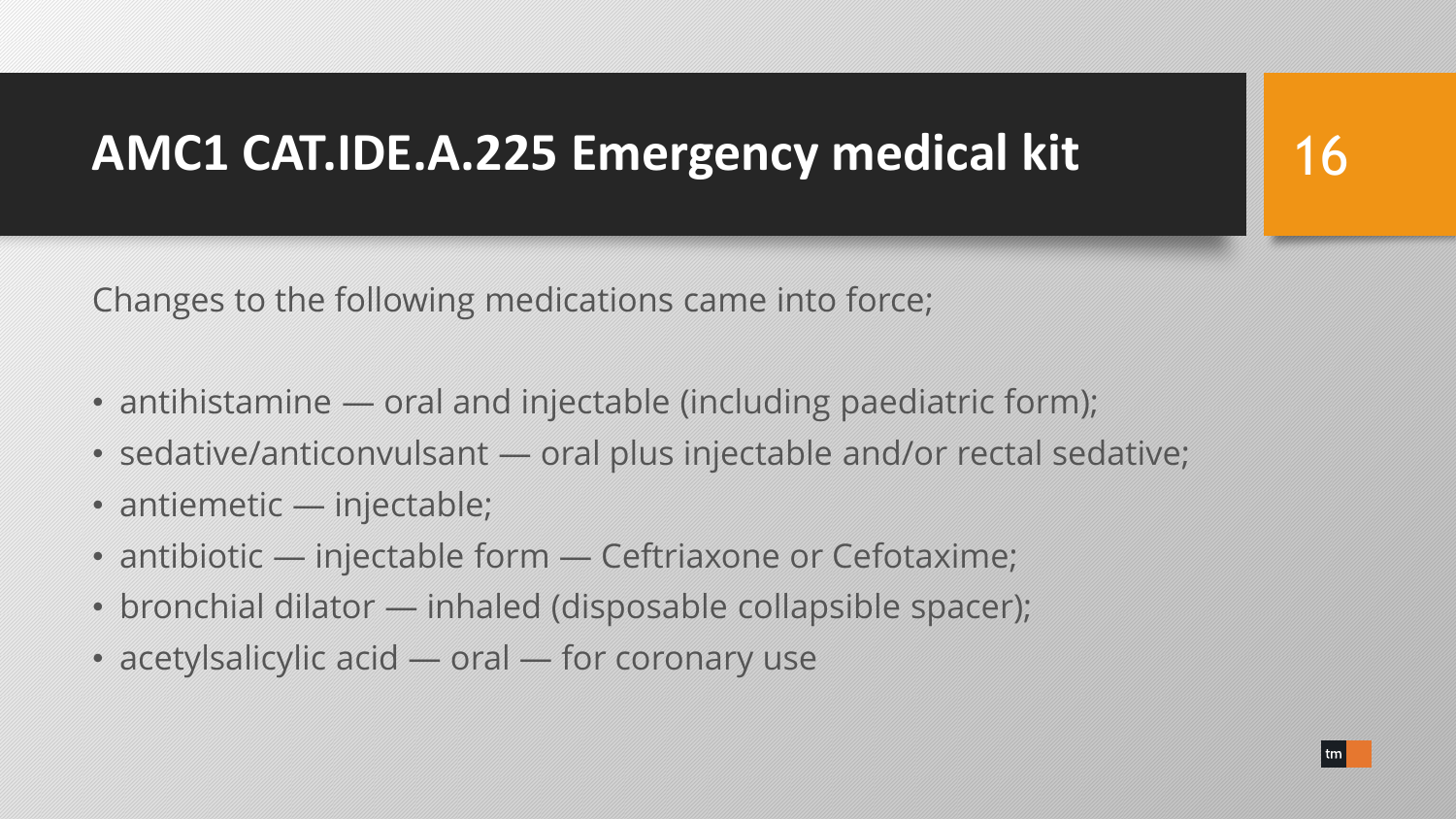#### **COMPLIANCE CHECKLIST OM PART-E (CABIN CREW MANUAL)**

OAN Number:17/18 Rev 01 implements the requirements for the operators to revise their Cabin Crew Manual in accordance with FORM 0432 (Checklist).

Advantages of the new checklist;

- Guidance for Operators;
- Traceability of requirements resulting in a faster review and less comments;
- Structured CCM;
- Easy to delegate parts of the checklist;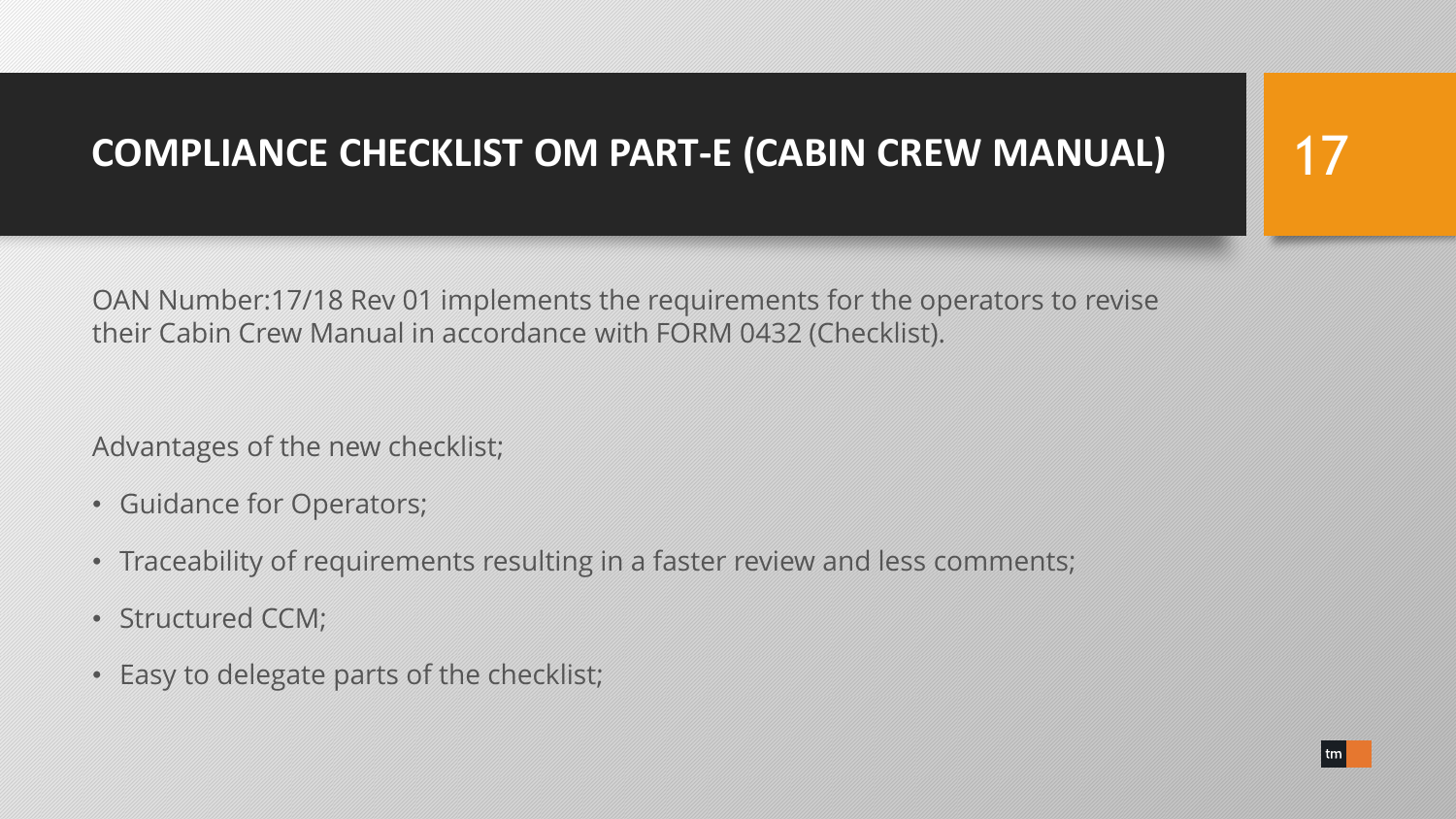### **COMPLIANCE CHECKLIST OM PART-E (CABIN CREW MANUAL)**

The Checklist divides the CCM in 9 different sections;

- CHAPTER 0 Administration and Control of CCOM
- CHAPTER 1 Organisation and Responsibilities
- CHAPTER 2 Standard Operating Procedures
- CHAPTER 3 Emergency and Safety Equipment
- CHAPTER 4 Abnormal and Emergency Procedures
- CHAPTER 5 Aircraft Type Specific
- CHAPTER 6 First Aid
- CHAPTER 7 Survival, Search and Rescue
- CHAPTER 8 Security

Appendices

\*Appendix I of the checklist includes definitions that shall be included in the CCM.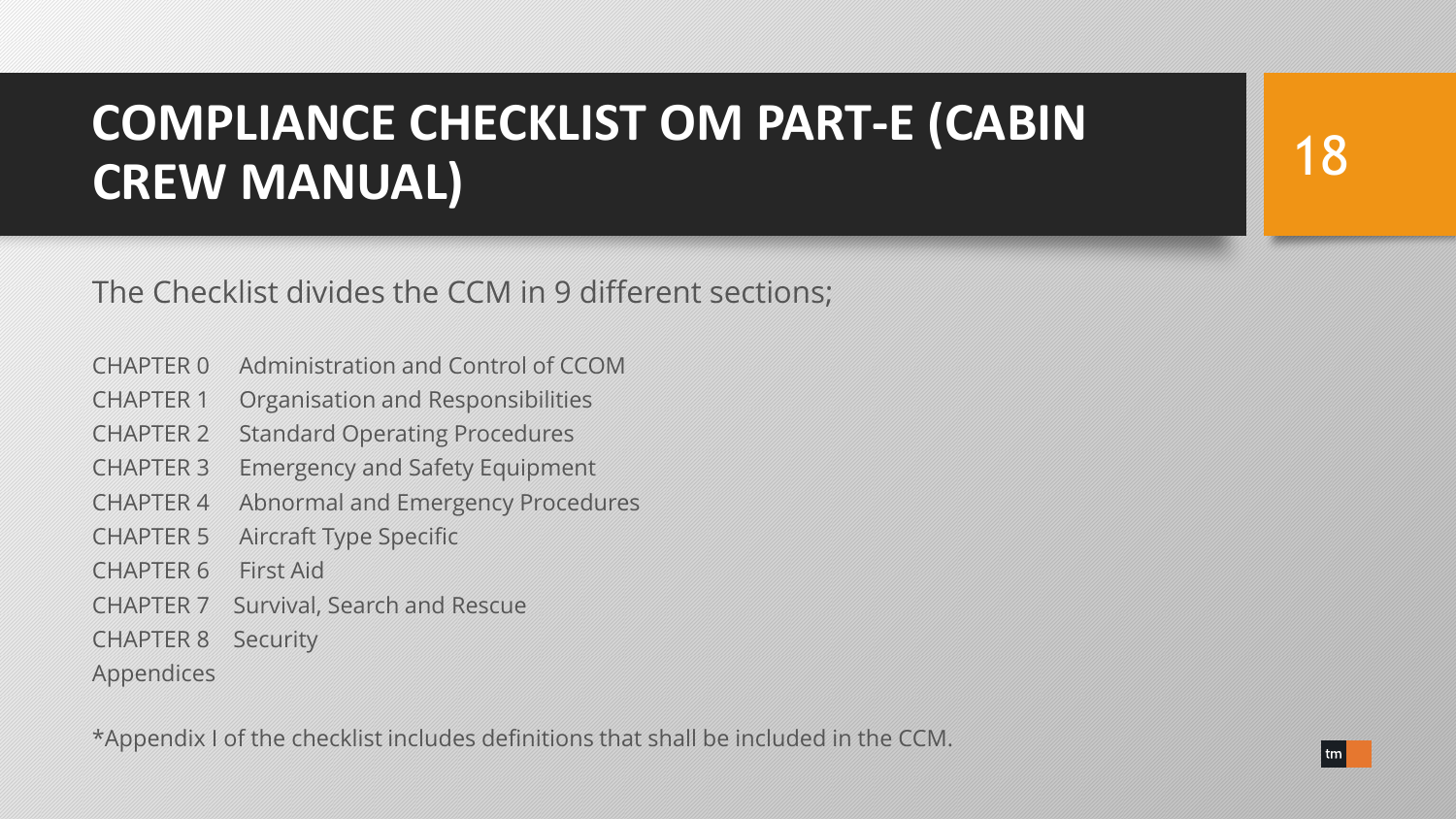### **COMPLIANCE CHECKLIST OM PART-E (CABIN CREW MANUAL)**

The checklist is available for download on the TM CAD website under the Flight Operations Forms & Checklists webpage.

[https://www.transport.gov.mt/Compliance-Checklist-OM-Part-E-TM-](https://www.transport.gov.mt/Compliance-Checklist-OM-Part-E-TM-CAD-0432-Sep-2021.docx-f6862)CAD-0432-Sep-2021.docx-f6862

**The checklist is applicable as from the next revision of the CCM.**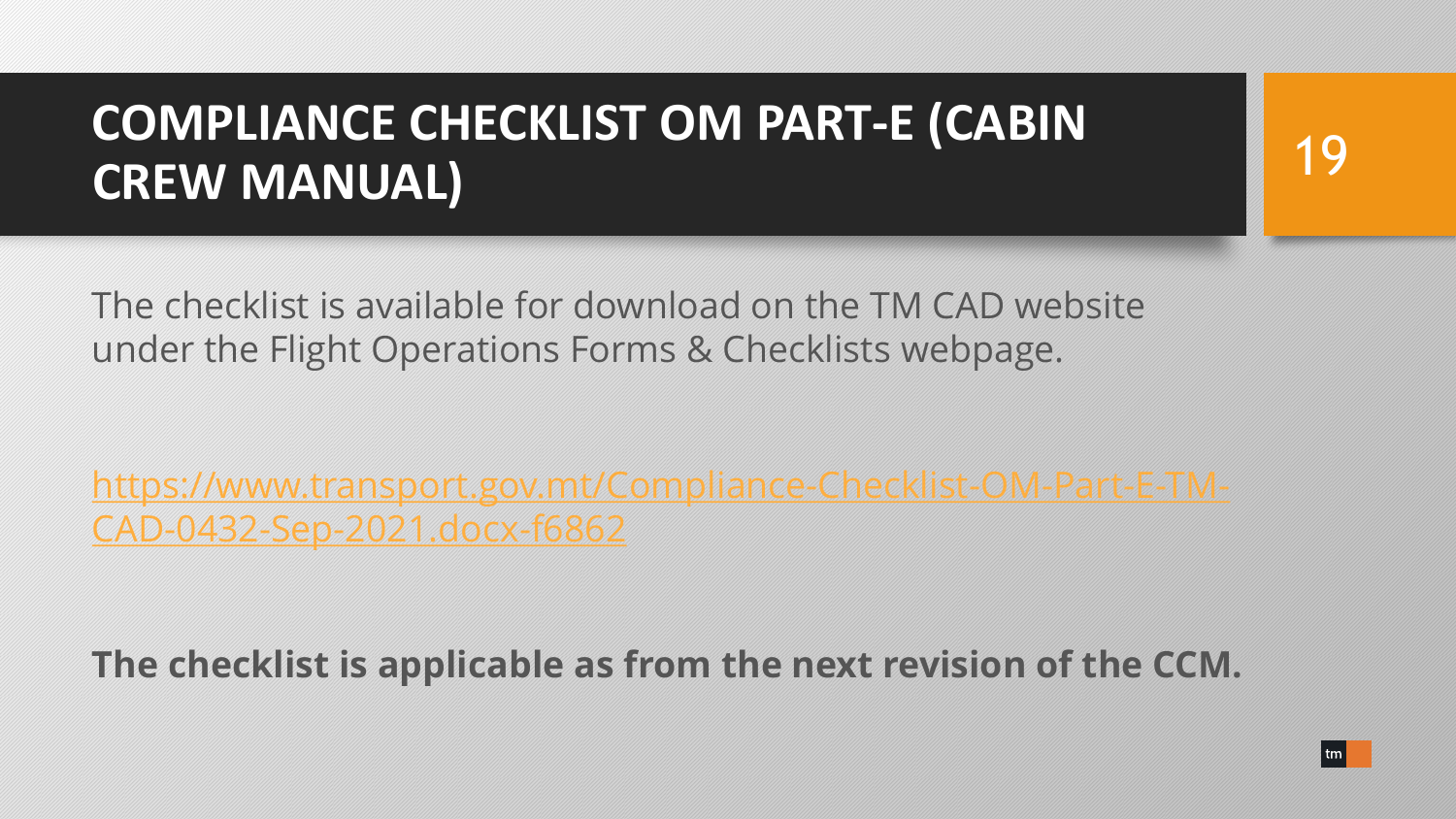# ORO.CC.140 Recurrent Training

OAN Number 02/21 was issued to clarify the requirement of ORO.CC.140.

The annual recurrent validity period shall be that of 12 calendar months counted from the end of the month when the check was taken.

From the first day of the thirteenth month onwards, the cabin crew member shall, prior to resuming operational duty, undergo training in accordance with ORO.CC.125 - aircraft type specific training and operator conversion training.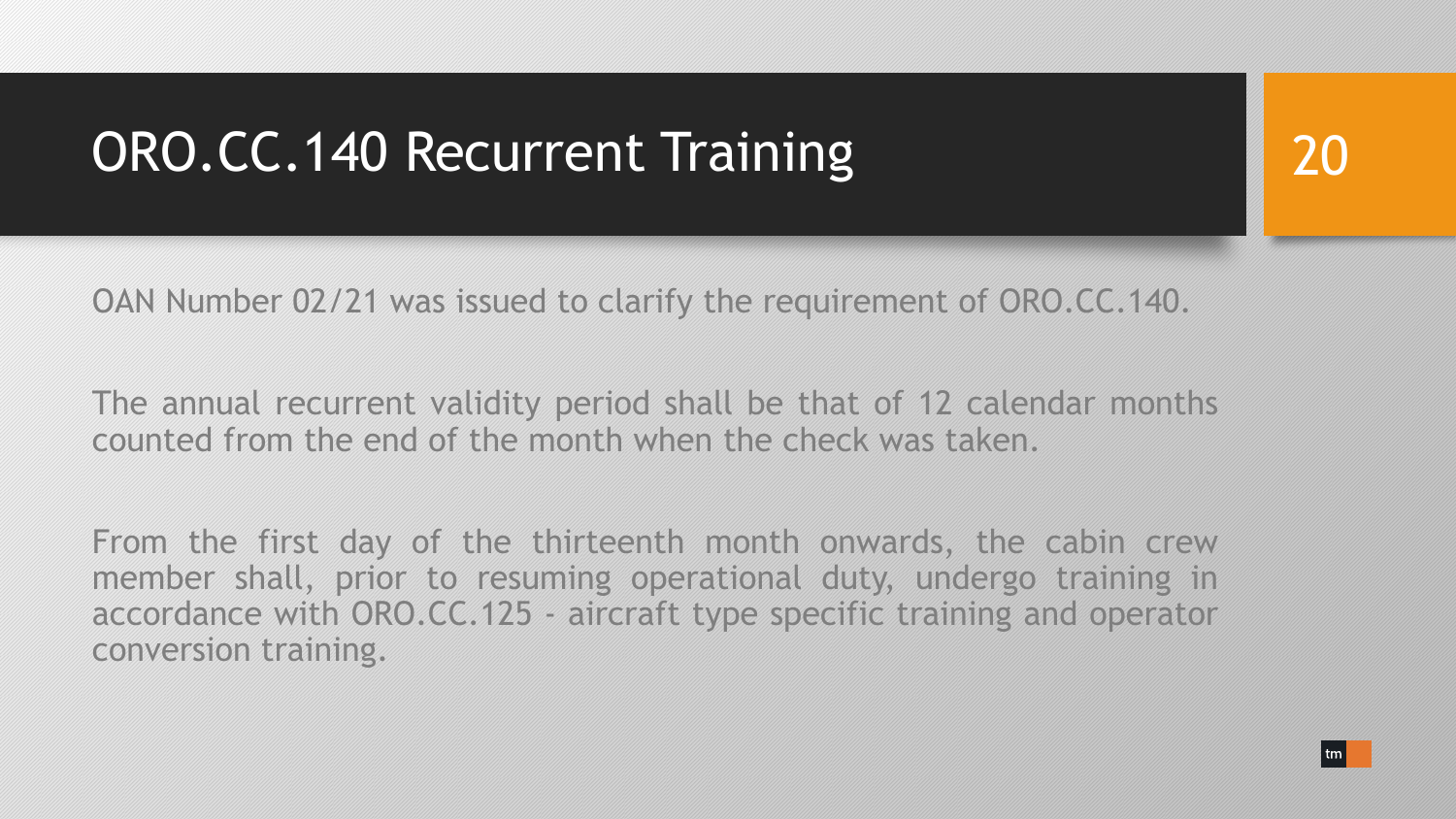# ORO.CC.140 Recurrent Training

Recurrent training shall include annually the donning<br>of life-jackets, portable oxygen and protective<br>breathing equipment (PBE).

Did all your cabin crew members undergoing recurrent training don the PBE? Unless you specifically<br>requested an exemption\_from\_TM\_CAD?

Do you have a specific method for your cabin crew to don the portable oxygen? Did you standardise your<br>instructors? The BR demands that cabin crew instructors "receive regular refresher training to ensure that the instructional standards are maintained up to date. "



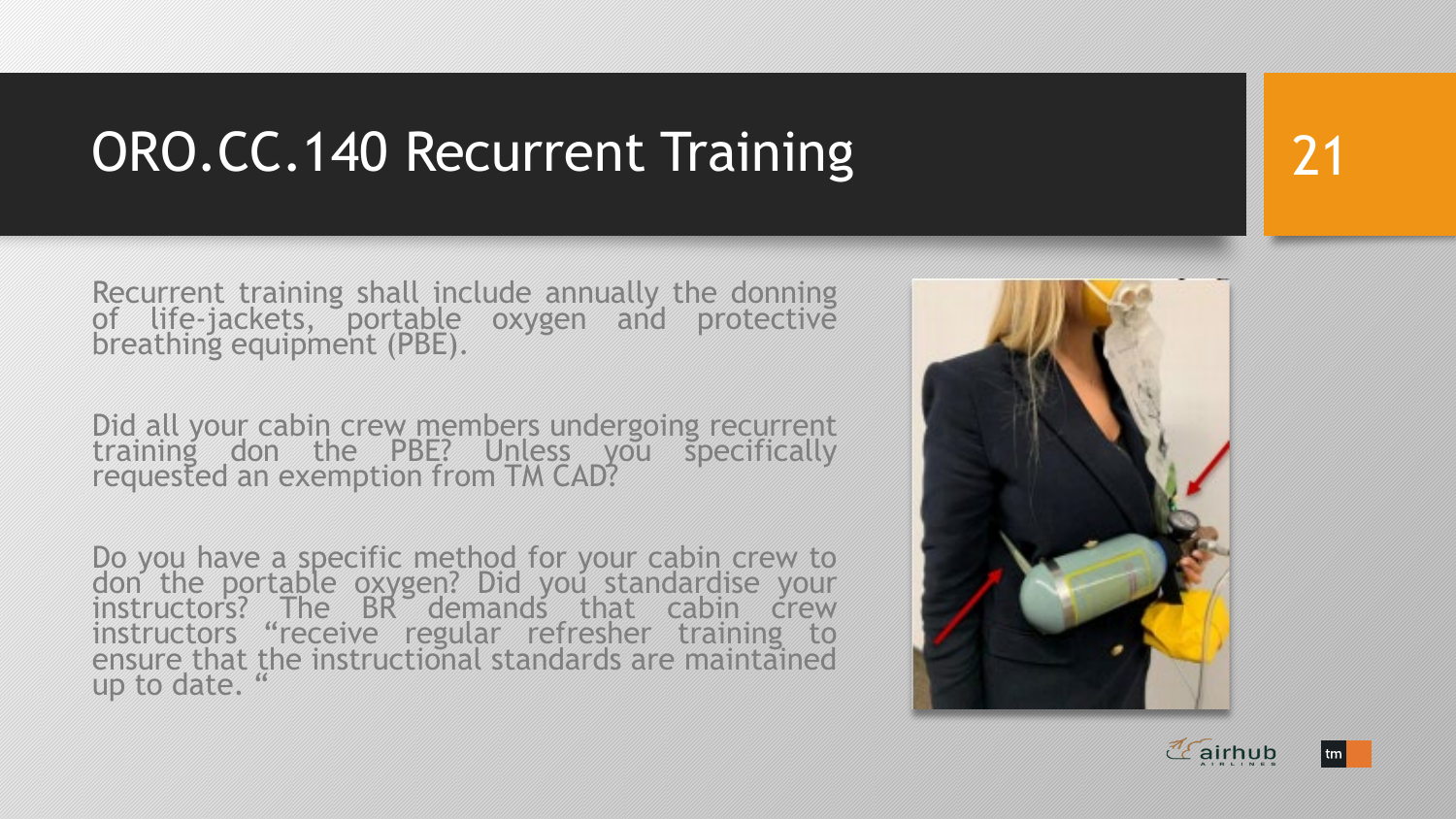# ORO.CC.140 Recurrent Training

22

• TM CAD conducting more in depth recurrent training inspections and a formal checklist has been established for this purpose. You are required to provide the schedule of cabin crew training for the months November and December 2021 (unless you have already been inspected this year) and for the year 2022.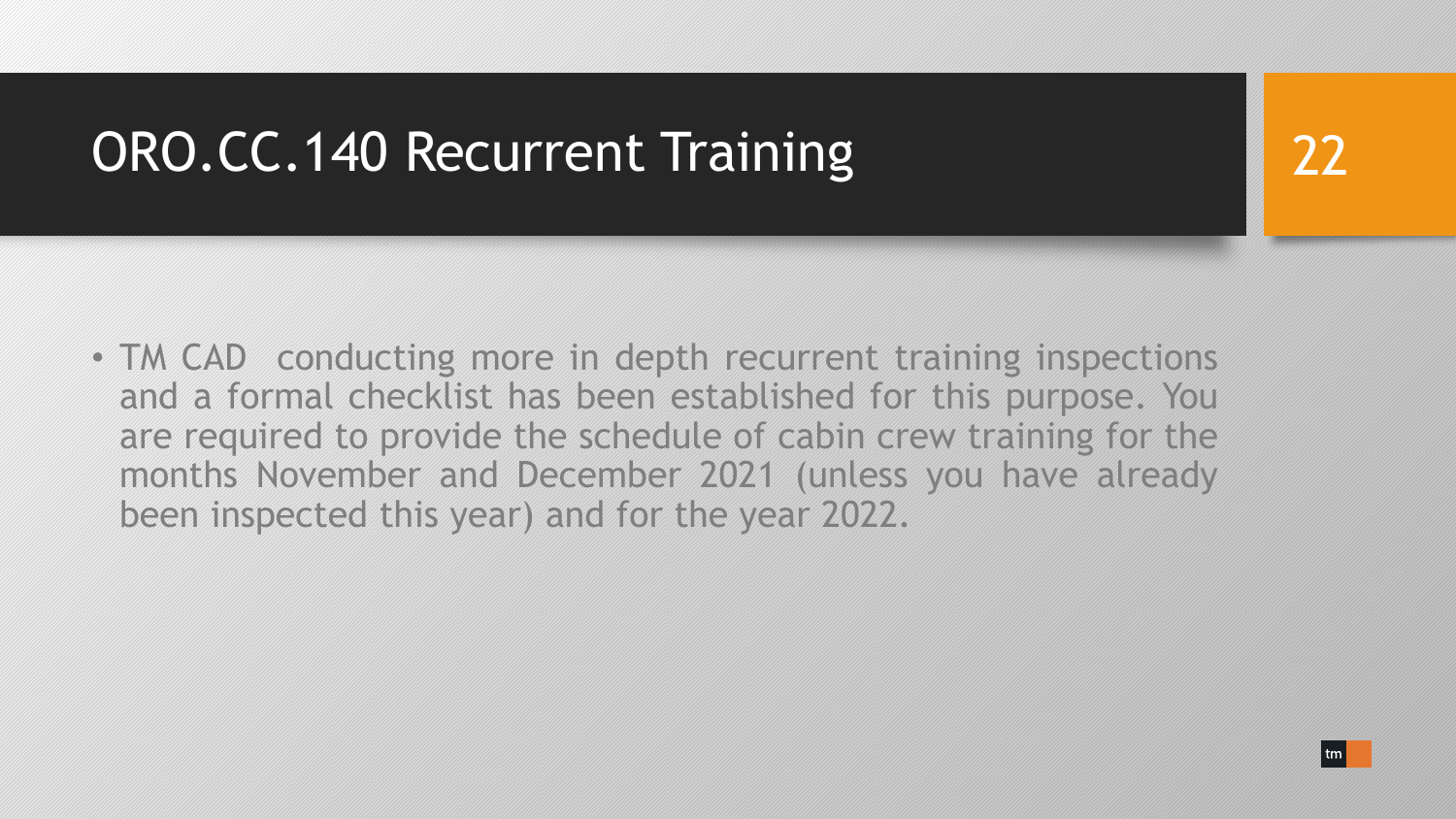# Cabin Inspections 2021

- We have conducted 9 Cabin Inspections (8 Passenger and 1 Cargo) this year until 25th of October 2021.
- 37 Findings (one finding was Level 1) were raised and 10 Observations.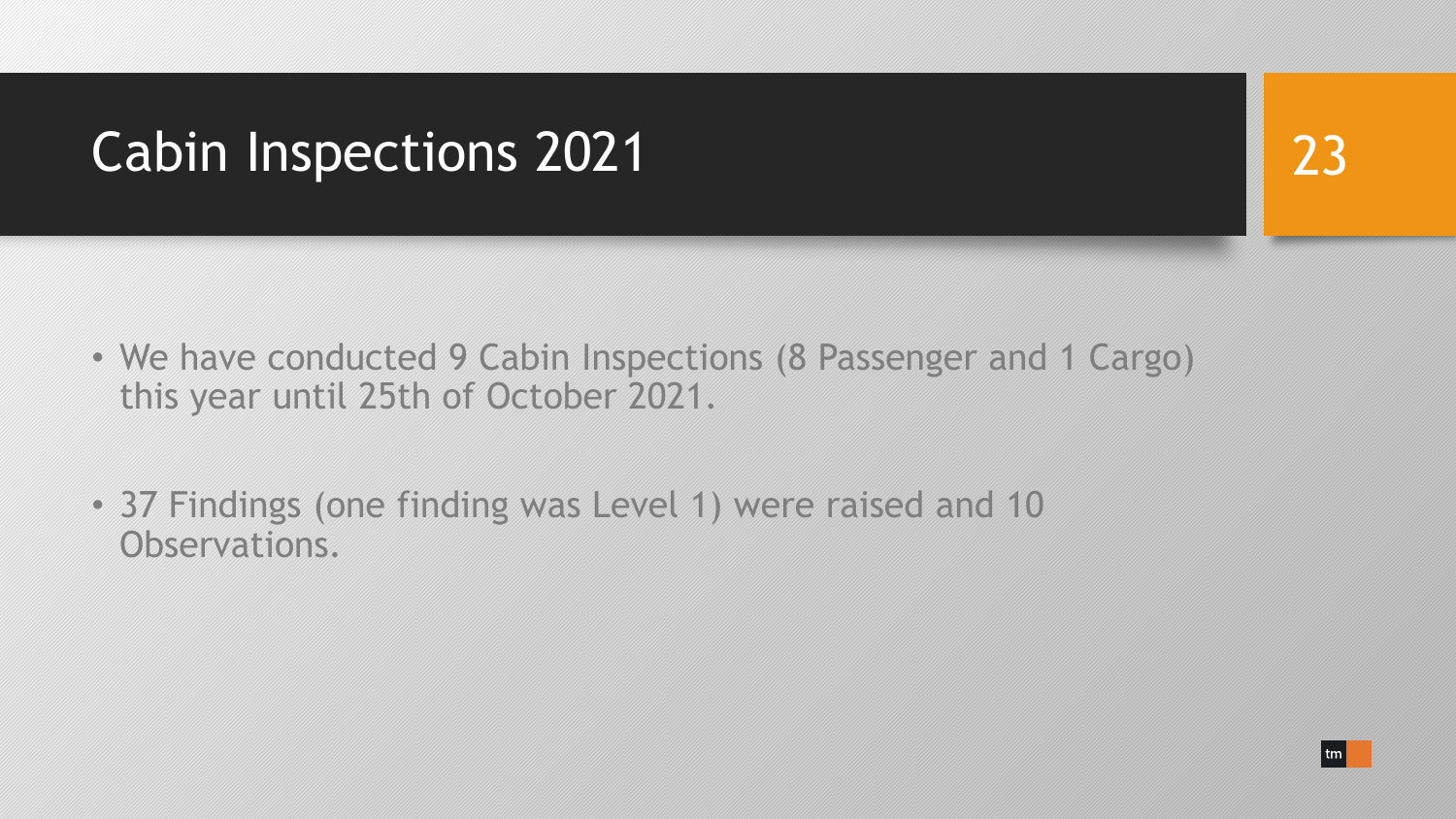# Cabin Inspections 2021

- Level 1 Cargo loading in the upper compartment not in accordance to the Supplementary Type Certificate.
- Level 2 The picture type instruction of the adult life vest should depict the safety equipment likely to be used by passengers.
- Level 2 The placard on each trolley had it gross weight which exceeded the max load of the trolley compartment stowage in the galley.